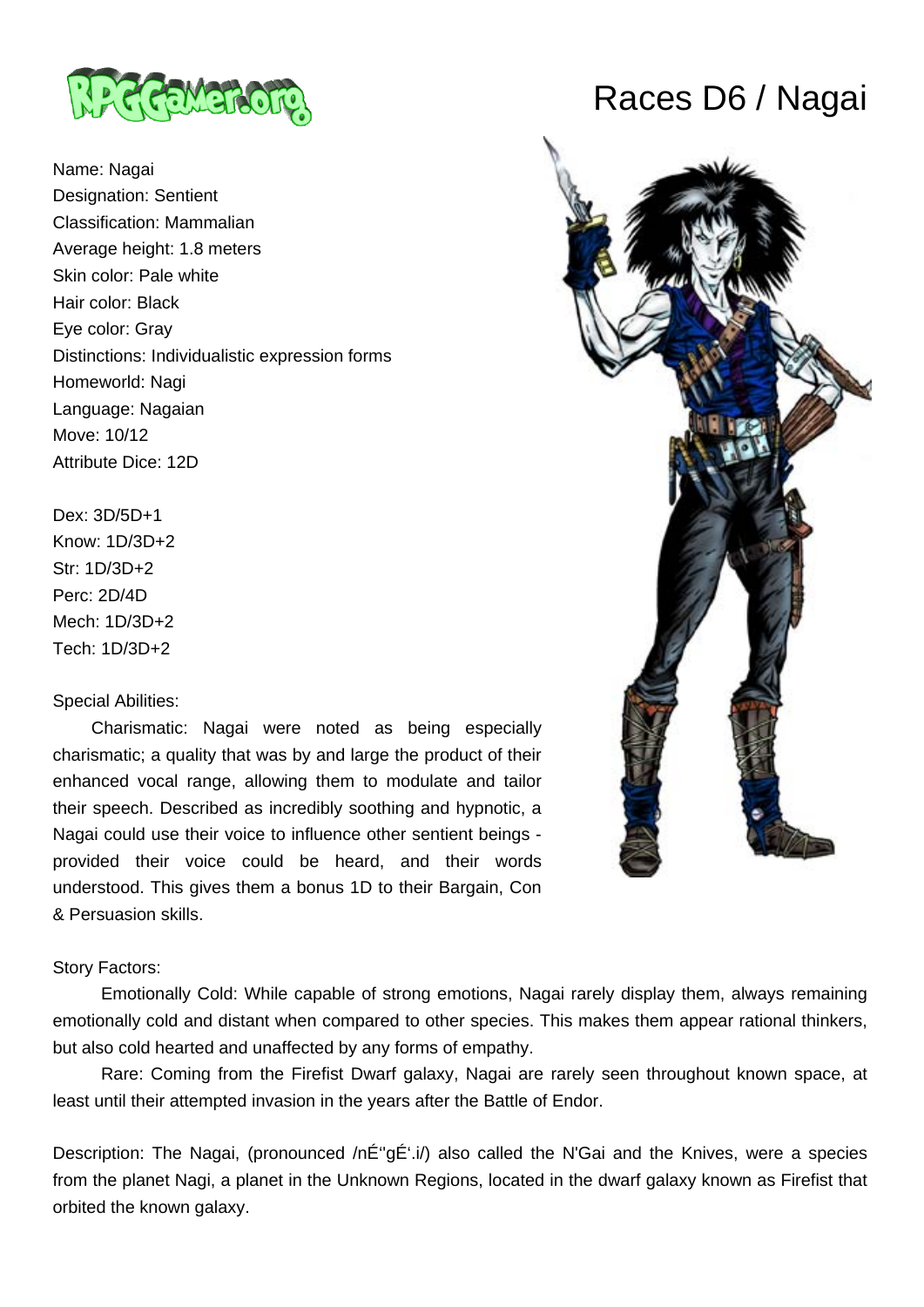### Biology and appearance

The Nagai were tall and thin near-Humans with pale skin, jet-black hair, gray eyes, and angular features. Considered attractive, yet gaunt and frail looking by galactic standards, they were aware of the effect their appearance had on others, and often allowed others to see them as weak until the time was right to reveal their true skills. Possessing lightning fast reflexes, the Nagai were known for their speed and agility in and out of combat, with much of their clothing, like traditional Electromesh armor, being tailored around their natural dexterity.

Despite their ubiquitous reputation as pale specters, Nagai were well known for their individualistic expression, with clothing and hair styles varying wildly from individual to individual depending on personal tastes and the image that a Nagai wanted to convey.

### Society and culture

Intense, focused, and highly disciplined warriors, they were known to kill without hesitation if it suited them, particularly if honor demanded it; and were known to fear nothing, aside from losing their own freedom. If there was no honor in killing, or if their foe was weak, they took no pleasure in the victory. Honor was everything to a Nagai; if a Nagai's honor was stripped away, whether forcefully or unknowingly, the Nagai had to take his own life. If the Nagai failed to do so, then it was the duty of others to fulfill that honor. As passionate in loving as they were in killing, a Nagai's honor told them that devotion to one's lover was the most important devotion one could ever offer; even if that devotion is unreturned. Beyond this devotion, however, Nagai had little concern for individuals outside of their own families; only aiding others when bound by honor or seeking personal gain.

Despite the high esteem that honor held in their daily lives, Nagai could be found in a broad range of professions across the galaxy, ranging from traditional roles such as nobles and soldiers, to the more streetwise vocations of scoundrels and thieves.

Highly competent duelists, melee combat - especially the use of edged weaponry - is highly integrated into Nagai culture, with it being rare for a Nagai to not display expert use in blades of all sizes. Particularly, skill with traditional Tehk'la blades, longswords, and Swiftcut foils were prized - the weapons being employed in a number of fighting exercises that were daily customs in Nagai society. These exercises were both a form of meditation and a sign of social status; success and skill in wielding them in duels was the primary means of ascension through societal ranks, though many customs of daily life involved exercises with these weapons.

In addition to martial ability, Nagai possessed a bizarre - and some would say cruel - sense of humor borne from generations of adversity under the Tof. Nagai duelists would often employ this wit in battle, which, when coupled with their charisma, often set opponents off-balance.

### **Technology**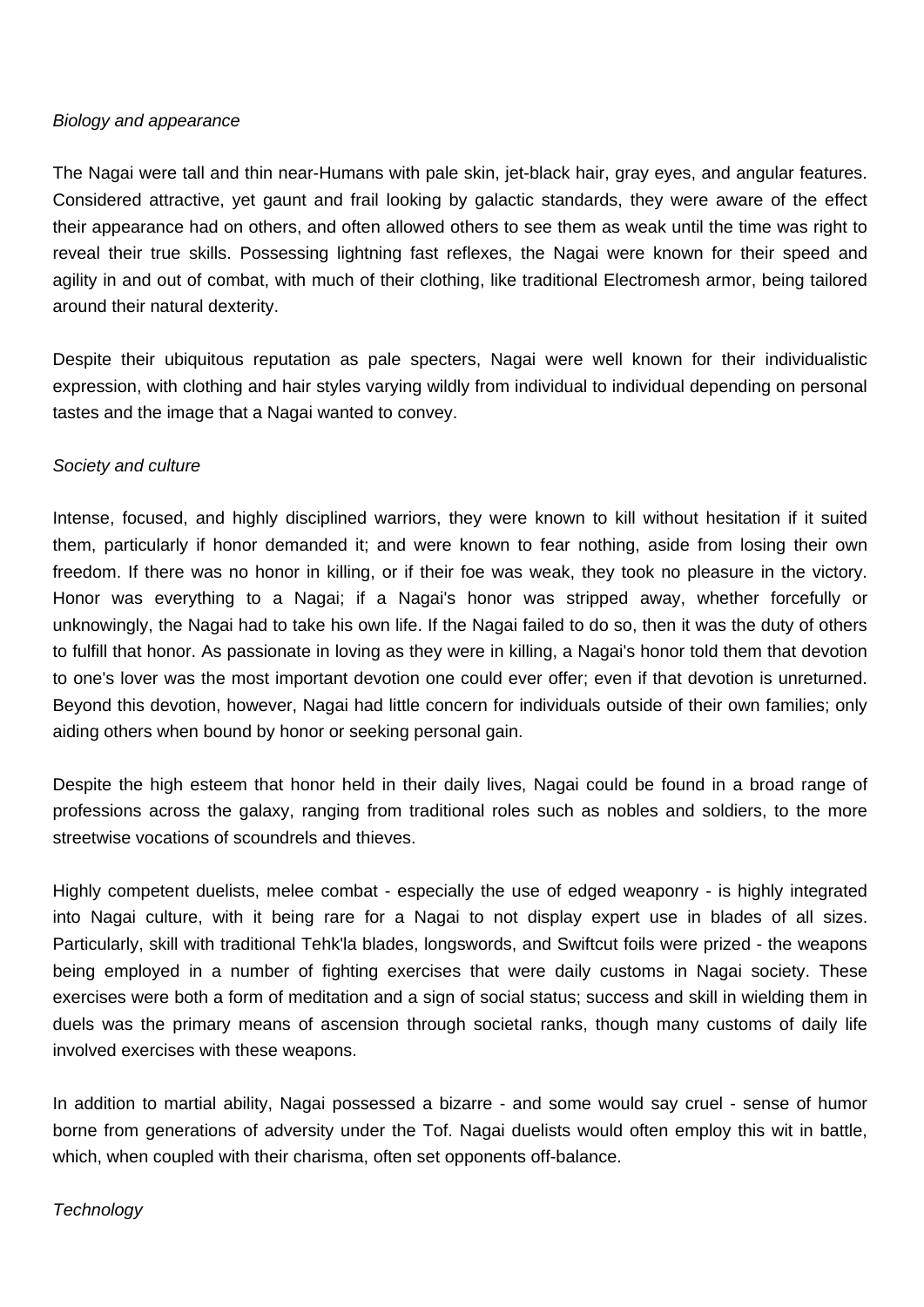Nagai technology was advanced. While their ships defied common design sense, they were nonetheless capable of far greater speed and efficiency than most New Republic vessels. Nagai weapons technology, especially sonic weaponry was highly advanced, with the Nagai sonic blaster being able to rend flesh at the molecular level, though many Nagai officers felt it to be a dishonorable weapon to use in a fight. Nagai also made extensive use of Electromesh armor, improving on its basic design, and made significant advances in cloaking technology.

#### **Politics**

Before the Tofs invaded, Nagai society was comprised of a caste system consisting series of Circles, which were broken down into a series of sub-circles. An individual's place in the Circles was determined by birth, but it was possible to move up the ranks through tests of physical prowess. During the Tof invasions, this system broke down as Circles intermeshed for survival purposes. With many Sub-circles eradicated by the Tofs, many lower levels moved up by default, and began mating with those previously above them; as a result, the entire system of Circles was no longer considered the solid institution it once was, with some radical thinkers urging its abandonment.

### **History**

The Nagai were just developing superluminal travel when they encountered the Tofs, who followed Nagai scoutships to their home system and promptly began an invasion. The Nagai fought back, waging guerrilla wars against their conquerors over centuries. To aid in their fight against the Tofs, the Nagai allied with a neighboring species, the Maccabree, outfitting them with mechanical limbs for ground fighting. They also allied with the Faruun shipwrights for vessels of war. Slowly a pathological hatred and fear of the Tofs developed, intensified by the Tof conquest of their homeworld Nagi. This drove the Nagai and Maccabrees outward into the nearby galaxy, which they referred to as the Skyriver. With the assistance of the Dark Lady Lumiya, a plan was developed to use the resources of the Skyriver to mount a liberation of their homeworld, and shortly after the Galactic Civil War had exhausted both sides, the Nagai struck.

The Nagai attempted to restart the Wookiee slave trade on Kashyyyk. They were originally known to the Alliance as "Knives", due to the Wookiee mispronunciation of an individual Nagai encountered there. As a result, they were encountered by the Alliance of Free Planets in 4 ABY to stop their actions.

After being stopped by Han Solo, Lando Calrissian, and Chewbacca, they regrouped with Lumiya and her faction of the Imperial Remnant in an attempt to destroy the Rebel Alliance and gain territory to reestablish themselves. After various skirmishes on Kabray, Kinooine, and Mandalore, they attacked Endor. With the aid of an inside agent, they learned all of the Alliance dogfighting maneuvers and were able to easily outfight them at first. Once the Rebels caught on, though, the tables turned, and they were driven off the moon.

The Nagai continued invading a number of other planets with their allies, such as Iskalon. Discovering a